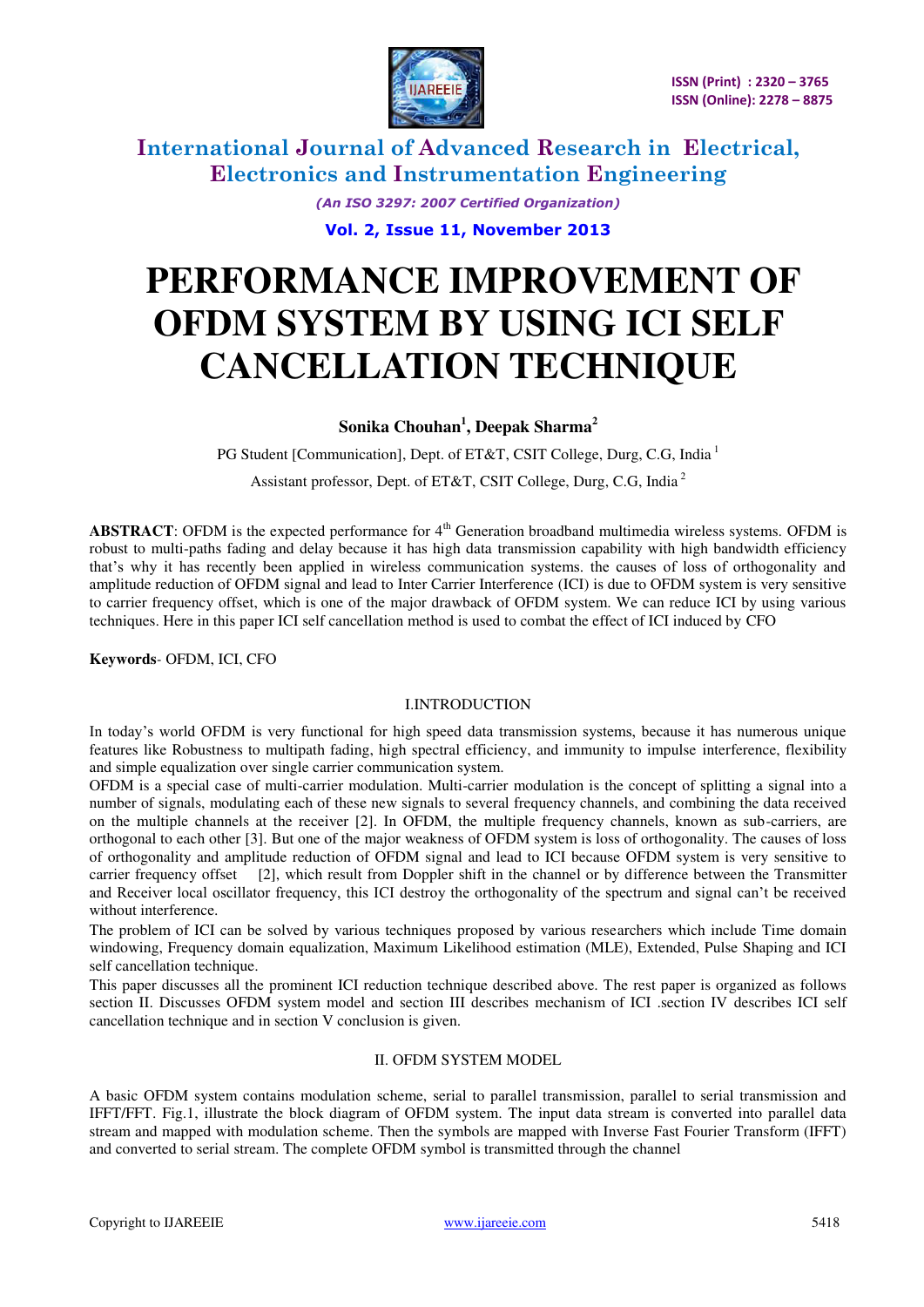

*(An ISO 3297: 2007 Certified Organization)* 

**Vol. 2, Issue 11, November 2013** 



Fig 1: Block Diagram of FFT Based OFDM System

Therefore OFDM symbol can be expressed as

$$
x(n) = \frac{1}{N} \sum_{m=0}^{n-1} X(m) e^{j2\pi n m / N}
$$
 (1)

Where x (n) denotes the sample of the OFDM signal,  $X(m)$  denotes the modulated symbol within subcarrier and N is the number of subcarriers. On receiver side this symbol are converted back to parallel stream and mapped with FFT then with demodulation scheme and converted to serial data as output data.

The demodulated symbol stream is given by

$$
y(m) = \sum_{n=0}^{N-1} y(n) e^{-j2\pi n m / N} + w(m)
$$
 (2)

Where w (m) corresponds to the FFT of the samples of the  $w(n)$ 

#### III.ANALYSIS OF ICI

The main difficulty with OFDM, is its vulnerability to small differences in frequency at the transmitter and receiver, normally referred to as frequency offset, caused by Doppler shift due to relative motion between the transmitter and receiver, or by differences between the frequencies of the local oscillators at the transmitter and receiver

The received signal is given by,

$$
y(n) = x(n)e^{\frac{j2\pi n\varepsilon}{N}} + \omega(n)
$$
 (3)

Where  $\varepsilon$  represents the normalized frequency offset, that is  $\varepsilon = \Delta f/(\frac{1}{NT})$  where  $\Delta f$  where is the frequency difference between the transmitter and the receiver, and NT denotes the interval of an FFT, w(n) is the AWGN introduced in the channel and T is the subcarrier symbol period. The effect of the channel frequency offset on the received symbol stream can be understood by considering the received symbol Y  $(K)$  on the  $K<sup>th</sup>$  sub-carrier. In an OFDM communication system, assume,  $\varepsilon$  is channel frequency offset, the received signal on subcarrier k can be written as

$$
Y(K) = X(K)S(0) + \sum_{l=0, l \neq K}^{N-1} X(l)S(l-K) + n_K
$$
\n(4)

Where N is the total number of the subcarriers,  $X(k)$  denotes the transmitted symbol  $n<sub>K</sub>$  is an additive noise sample. *S* (*l* $k$ ) is the complex coefficients for the ICI components in the received signal. The sequence  $S$  ( $l-k$ ) is defined as the ICI coefficient between  $l^{th}$  and  $K^{th}$  subcarriers, which can be expressed as

*K=0,1,.........N-1*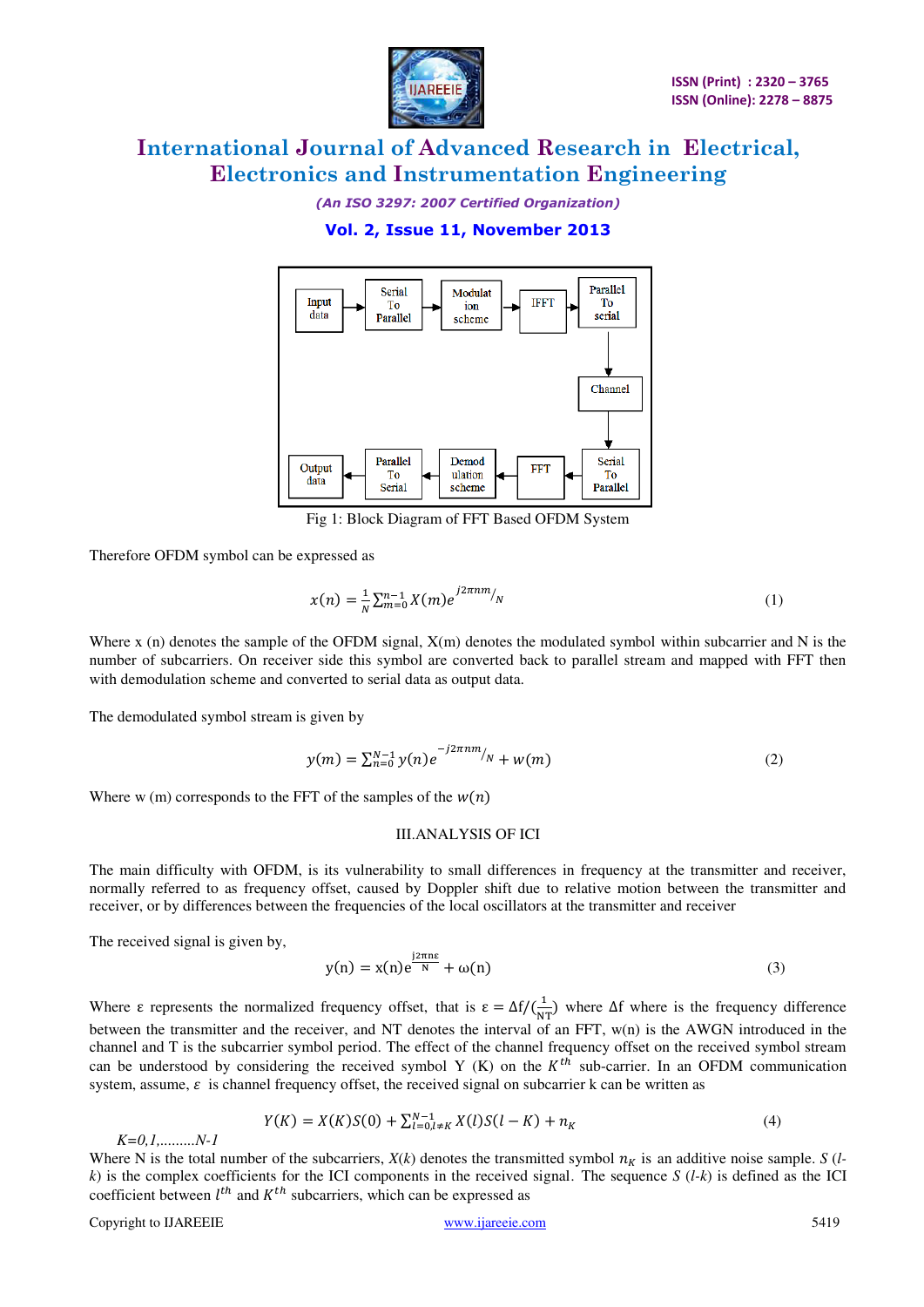

*(An ISO 3297: 2007 Certified Organization)*  **Vol. 2, Issue 11, November 2013** 

$$
S(l - K) = \frac{\sin(\pi(1 + \varepsilon - K))}{N \sin(\pi(l + \varepsilon - K)/N)} \exp(j\pi(1 - \frac{1}{N})(l + \varepsilon - K))
$$
\n(5)

The first term in the right-hand side of (4) represents the desired signal. The second term is the ICI components. To analyse the effect of ICI on the received signal, we consider a system with  $N=32$  carriers. The frequency offset values used are 0.4 and 0.8,The complex ICI coefficients S(l-k) are plotted for all sub-carrier indices in Figure 2.



Figure 2: ICI Coefficients for N=32 Carriers

The figure 2 shows that for a larger ε, the weight of the desired signal component, S(0), decreases, while the weights of the ICI components increases. We can notice that the adjacent carrier has the maximum contribution to the ICI. This fact is used in the ICI self-cancellation technique.

#### IV.ICI SELF CANCELLATION SCHEME

#### ICI Cancelling Modulation

The main concept of this scheme is to modulate the input data symbol onto a group of subcarriers with predefined coefficients such that the generated ICI signals within that group cancel each other, hence the name self- cancellation. One data symbol is not modulated in to one sub-carrier, rather at least in to two consecutive sub-carriers [8, 9, 10]. ICI Cancelling Modulation: The ICI self-cancellation scheme requires that the transmitted signals be constrained such that  $x(1) = -x(0), x(3) = -x(2), \dots, x(N-1) = -x(N-2)$ , then the received signal on subcarrier k becomes

$$
Y'(K) = \sum_{l=even}^{N-2} x(l)[S(l-K) - S(l+1-K)] + n_k
$$
\n(6)

Similarly the received signal on subcarrier k+1 becomes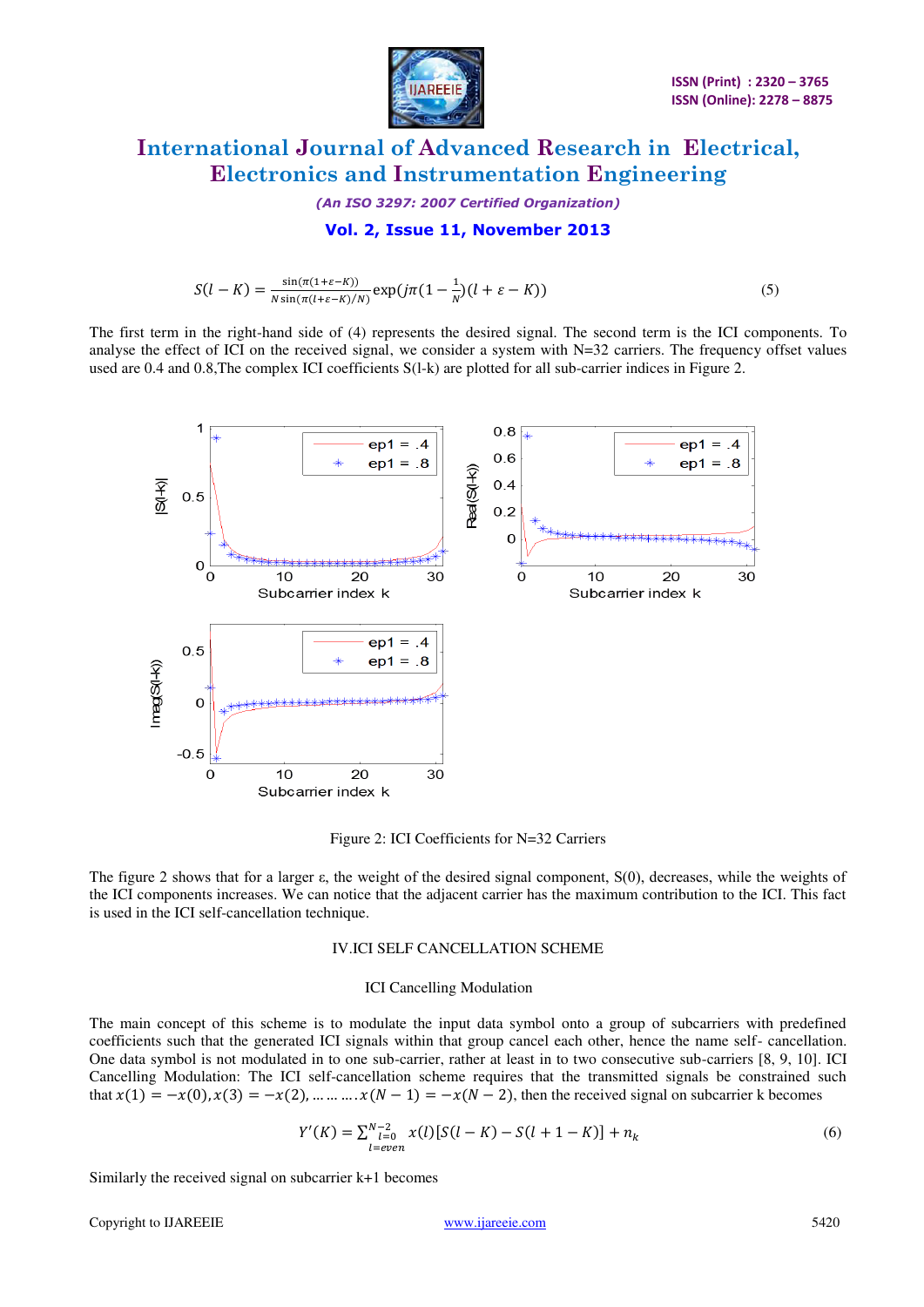

*(An ISO 3297: 2007 Certified Organization)* 

### **Vol. 2, Issue 11, November 2013**

$$
Y'(K+1) = \sum_{\substack{l=even\\l=even}}^{N-2} x(l)[S(l-K-1) - S(l-K)] + n_{k+1}
$$
\n(7)

$$
S'(l - K) = S(l - K) - S(l + 1 - K)
$$

It is found that  $S'(l - K) \ll S(l - K)$ , which is shown in figure 3 (8)



### ICI Cancelling Demodulation

ICI modulation introduces redundancy in the received signal since each pair of subcarriers transmit only one data symbol. This redundancy can be exploited to improve the system power performance, while it surely decreases the bandwidth efficiency. To take advantage of this redundancy the received signal at the  $(k + 1)^{th}$  subcarrier, where k is even, is subtracted from the  $k^{th}$  subcarrier. This is expressed mathematically as

$$
Y''(K) = Y'(K) - Y'(K + 1)
$$
  
=  $\sum_{i=0}^{N-2} x(i)[-S(l-K-1) + 2S(l-K) - S(l-K+1)] + n_k - n_{k+1}$  (9)

Subsequently, the ICI coefficients for this received signal becomes

$$
S''(l - K) = -S(l - K - 1) + 2S(l - K) - S(l - K + 1)
$$
\n(10)

Figure3 shows the amplitude comparison of  $|S(l - K)|$ ,  $|S'(l - K)|$  and for  $|S''(l - K)|$  for N= 64 and  $\varepsilon = 0.3$  for the majority of  $(l-k)$  values,  $|S'(l-K)|$  is much smaller than  $|S(l-K)|$  and the  $|S''(l-K)|$  is even smaller than  $|S''(l-K)|$ K). Thus, the ICI signals become smaller when applying ICI cancelling modulation. On the other hand, the ICI cancelling demodulation can further reduce the residual ICI in the received signals. This combined ICI cancelling modulation and demodulation method is called the ICI self-cancellation scheme On the other hand, the ICI cancelling demodulation can further reduce the residual ICI in the received signals. This combined ICI cancelling modulation and demodulation method is called the ICI self-cancellation scheme

 $\iota$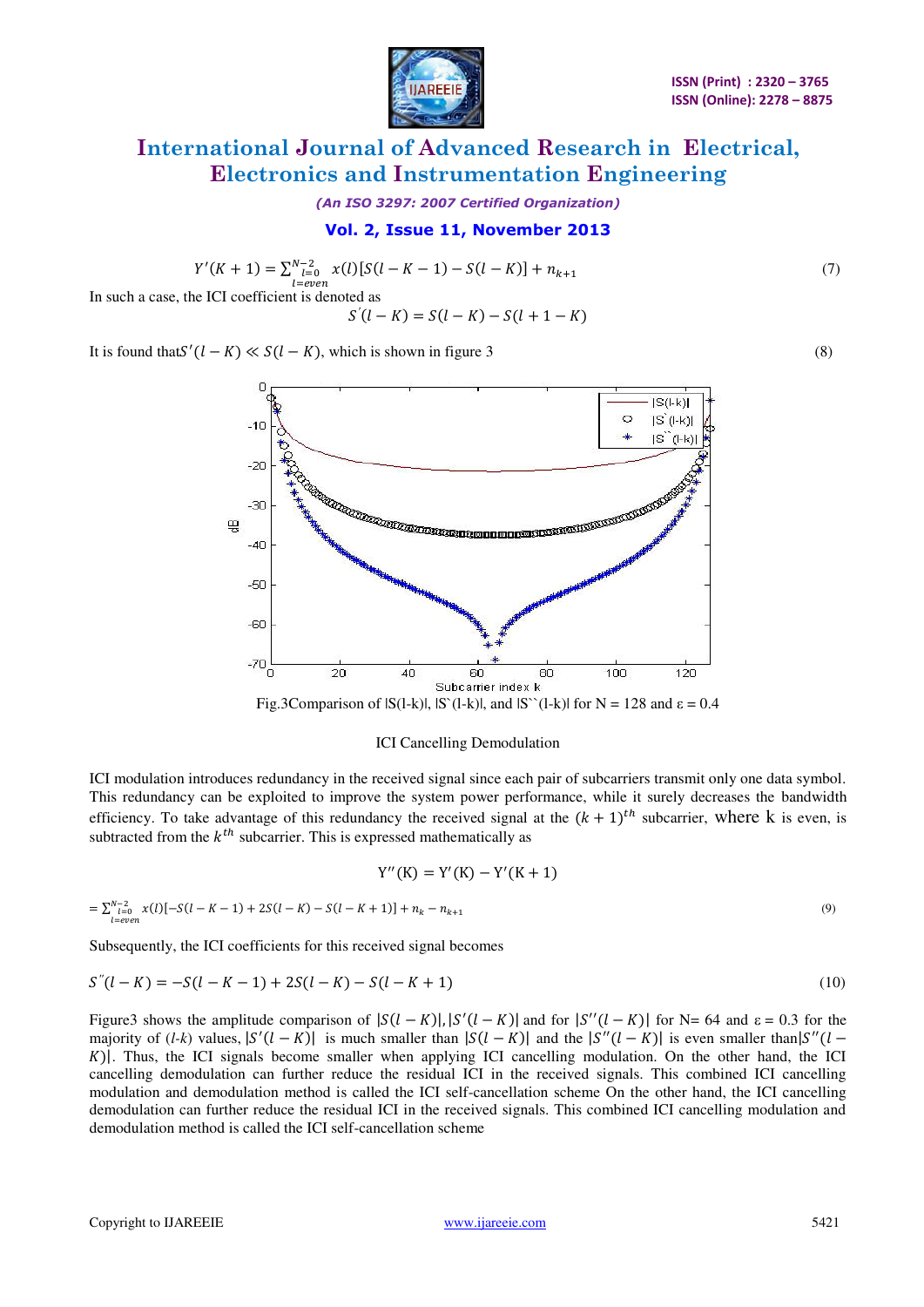

### *(An ISO 3297: 2007 Certified Organization)*  **Vol. 2, Issue 11, November 2013**



#### V. CONCLUSION

In this paper, the performance of OFDM systems in the presence of frequency offset between the transmitter and the receiver has been analysing in terms of the CIR and the bit error rate (BER) performance. ICI which results from the frequency offset degrades the performance of the OFDM system. Here in this paper we use method of the ICI selfcancellation (SC). The self cancellation does not require very complex hardware or software for implementation. The simulations were performed in an AWGN channel. This model can be easily adapted to a flat-fading channel with perfect channel estimation.

#### **REFERENCES**

- [1] Ghassan M. T. Abdalla, "Orthogonal Frequency Division Multiplexing Theory and Challenges", UofKEJ ,Vol. 1, Issue 2, pp. 1-8, (October 2011).
- [2] T. Wang, J. G. Proakis, E. Masry, and J. R. Zeidler, "Performance Degradation of OFDM Systems Due to Doppler Spreading",IEEE Transactions on Wireless Communications, vol. 5, pp. 1422-1432, June 2006.
- [3] R.Kumar, S.Malarvizhi, "Time Domain Equalization Technique for Intercarrier Carrier Interference Suppression in OFDM System", Information Technology Journal, ANSINET, Vol 7(1), PP.149-154,1-jan-2008.
- [4] Yin-Ray Huang1, Carrson C, "Frequency Domain Equalization for OFDM Systems with Insufficient Guard Interval using null subcarriers",17th European Signal Processing Conference (EUSIPCO 2009) Glasgow, Scotland, August 24-28, 2009.
- [5] L.uca Rugini "BER of OFDM system impaired by carrier frequency offset in multipath fading channels",IEEE transaction on wireless communication ,vol.4.no.5,September 2005.
- [6] B.Sathish Kumar,K.R.Shankar Kumar,"An Efficient Inter Carrier Interference Cancellation Schemes for OFDM Systems",(IJCSIS) International Journal of Computer Science and Information Security, Vol. 6, No. 3, 2009.
- [7] M. Palanivelan, Sheila Anand "PAPR and ICI Reduction in OFDM Systems using Modified Raised Cosine Power Pulse Shape". European Journal of Scientific Research Vol.72, No.4 (2012), pp. 618-627.
- [8] Srabani Mohapatra, Susmita Das,"PerformanceEnhancement of OFDM System with ICI Reduction Technique",Proceedings of the World Congress on Engineering, Vol.1, July 1 - 3, 2009, London, U.K.
- [9] Hen-Geul Yeh,"A scheme for cancelling ICI transmission in multicarrier communication system," IEEE transaction on wireless communication, vol.6, Issue.1, inuary 2007
- [10] Shruti M. Kallurwar, Rahila Patel ,"An Experimental Study to Reduce the Effect of ICI in OFDM Based WLAN System",IJCST, Vol. 3, Issue 1, Jan. - March 2012.
- [11] Haitham J. Taha, M.F.M. Salle, "ICI Self-Cancellation for FFT-OFDM System", Australian Journal of Basic and Applied Sciences, 4(11): 5621- 5629, 2010.
- [12] K.Prasad, K.Ramudu ,"Compensation of Inter Carrier Interference in OFDM Systems by using Self Ccancellation Scheme", IJART, Vol. 2, Issue 3, 2012.